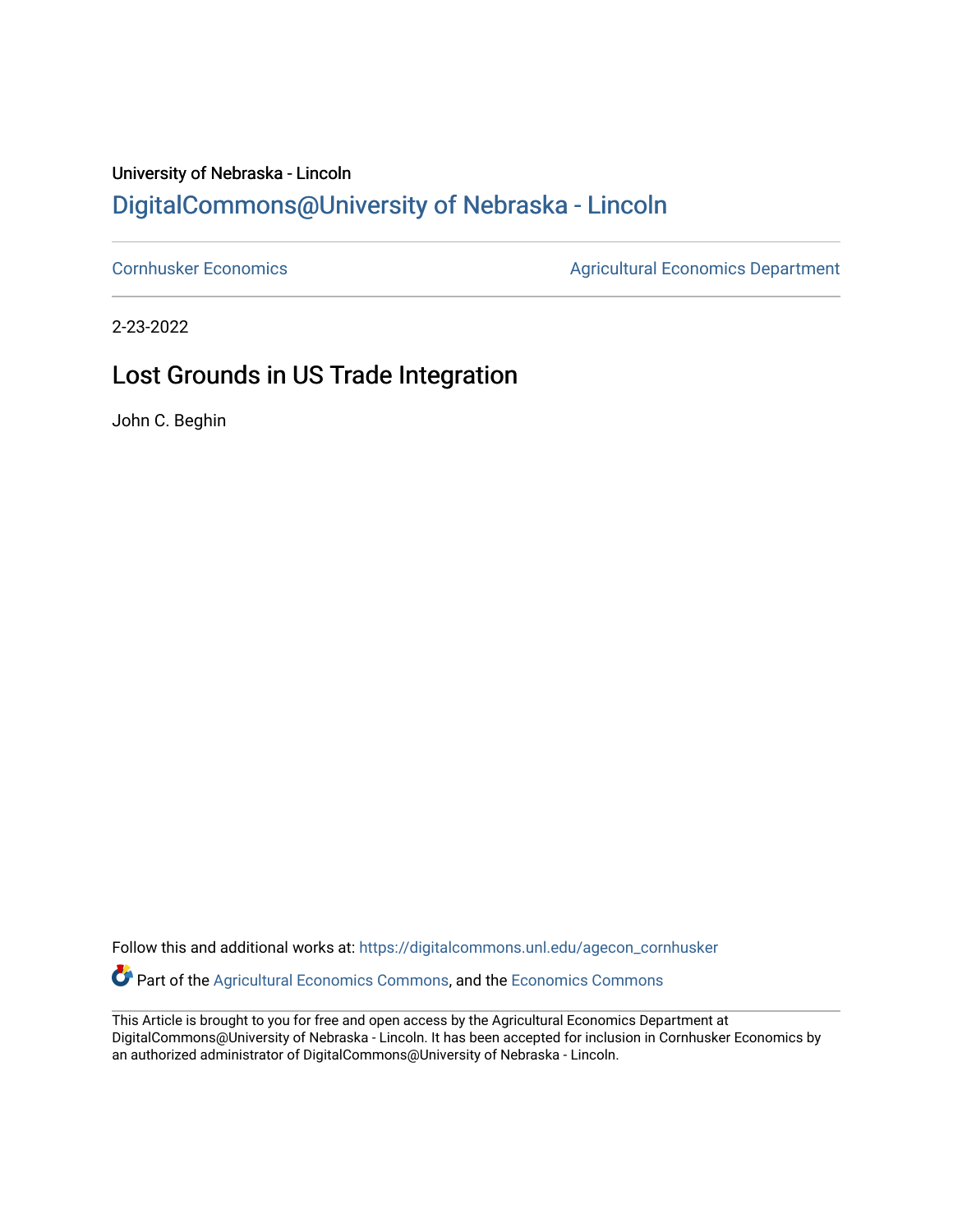

agecon.unl.edu/cornhuskereconomics

# Cornhusker Economics

# Lost Grounds in US Trade Integration

Growing World Trade Organization (WTO) membership and plurilateral trade agreements have increasingly occurred in the last 20 years leading to unprecedented market integration. However, in the last 5 years, the United States (US) has been diverging from its traditional role as a main driver of this integration. In contrast, Europe has been integrated progressively within itself and beyond, outpacing the US. The article documents these trends and changes. This article is based on a longer working paper and an article in EuroChoices coauthored with Jill O'Donnell.

#### **Integration through the WTO**

By the end of 2021, the WTO had reached a membership of 164 countries, with 24 new members since 2001 (see Table 1). WTO member countries represent 98 percent of world trade. Although negotiations of a Doha Round of the WTO have so far failed and many trade frictions have emerged, one should not discount the accomplishment of having nearly all world trade taking place within the framework and sets of rules provided by various WTO agreements.

| <b>Members</b>         | Membership date | <b>Members</b>           | Membership date |
|------------------------|-----------------|--------------------------|-----------------|
| Afghanistan            | $29$ -Jul-16    | Ukraine                  | 16-May-08       |
| Liberia                | $14$ -Jul-16    | Tonga                    | $27$ -Jul-07    |
| Kazakhstan             | $30-Nov-15$     | Viet Nam                 | $11$ -Jan-07    |
| Seychelles             | 26-Apr-15       | Saudi Arabia, Kingdom of | $11 - Dec-05$   |
| Yemen                  | $26$ -Jun-14    | Cambodia                 | $13-Oct-04$     |
| Lao People's Dem. Rep. | $2$ -Feb-13     | Nepal                    | 23-Apr-04       |
| Tajikistan             | $2-Mar-13$      | Armenia                  | 5-Feb-03        |
| Montenegro             | $29$ -Apr-12    | North Macedonia          | $4$ -Apr-03     |
| Russian Federation     | $22$ -Aug-12    | Chinese Taipei           | $1-Ian-02$      |
| Samoa                  | $10$ -May- $12$ | China                    | $11$ -Dec-01    |
| Vanuatu                | 24-Aug-12       | Lithuania                | $31-May-01$     |
| Cabo Verde             | $23$ -Jul-08    | Moldova, Republic of     | $26$ -Jul-01    |
| Source: WTO website    |                 |                          |                 |

#### **Table 1. New WTO members 2001-2021**

Examples of frictions include members' disagreement over which countries should be considered "developing" and receive special and differential treatment, the collapse of the Dispute Settlement Body appeals function, the Appellate

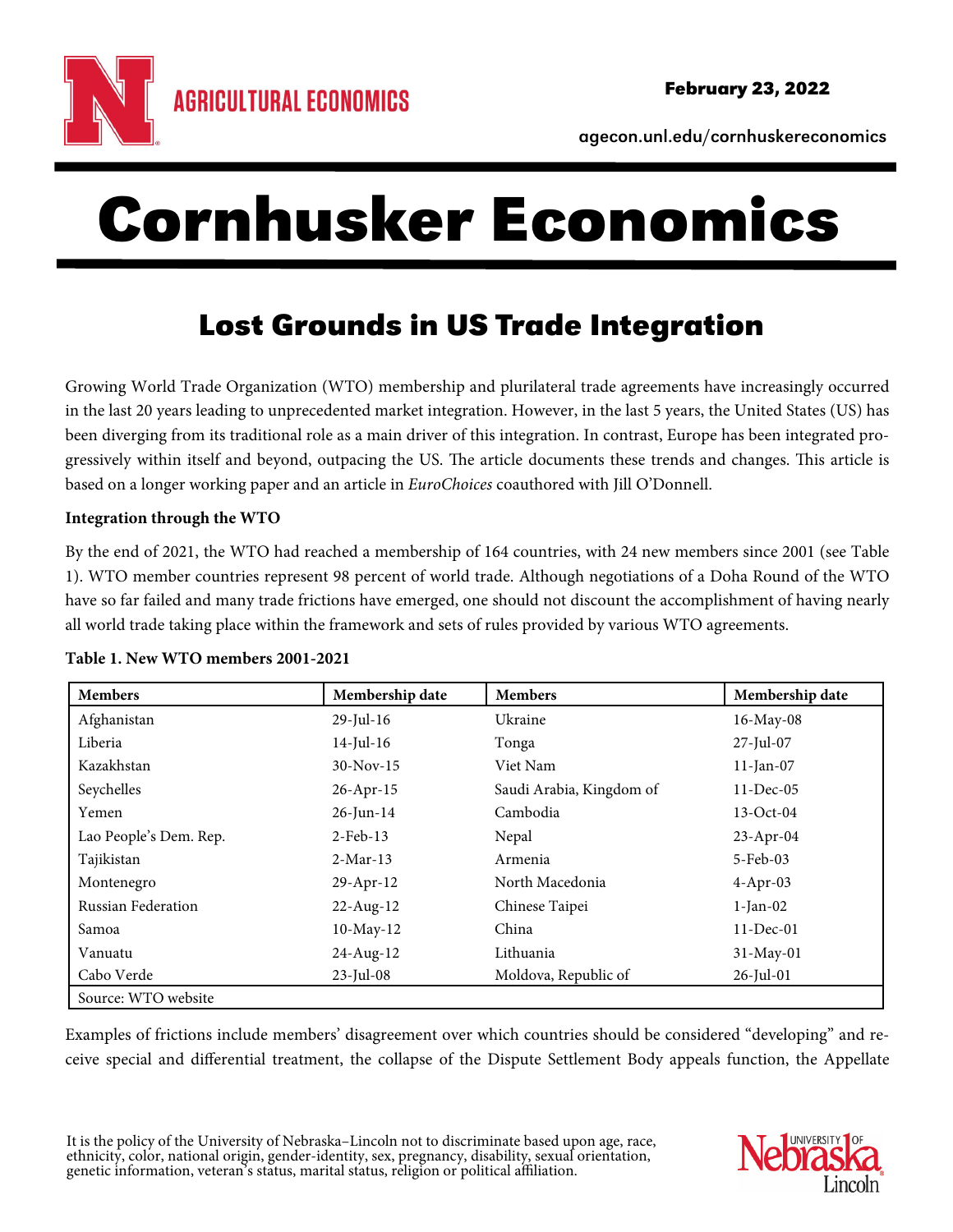Body, and various issues related to non-tariff measures such as sanitary and phytosanitary measures and technical barriers to trade.

A reason for the stalled Doha round is the so-called "beyond the border" issues underlying global value chains. These cover intellectual property rights, investment codes, dispute settlements, added transparency, standards, and others. Regional trade agreements (RTAs) can address these issues more efficiently.

#### **Integration through RTAs**

Figure 1 documents the proliferation of regional and preferential trade agreements, with 350 RTAs of various depths in force in 2021. Trade economist Bhagwati has coined this proliferation as the "spaghetti bowl of RTAs." The concern was about heterogeneous and discriminatory regulations. This proliferation took off in the 1990s as shown in the Figure and progressed, especially for Europe. Europe has integrated inward and outward. Internally, the European Union (EU) enlarged and has now reached 27 members, with the notable exception of Brexit but also including the EU-27-UK agreement of 2021. Beyond its borders, the EU has entered a multitude of RTAs. First, these were at its periphery (Ukraine, former Yugoslavia, and other neighboring countries). Then the EU reached out to the Americas (Canada, CARIFORUM states, Central America, Chile, Colombia and Peru, Ecuador, and Mexico) and much beyond in Asia (Japan, Korea, and Vietnam).

This two-track European integration is in contrast with relatively slowing US integration beyond NAFTA-USMCA. Since 2001, the United States has entered into RTAs with Jordan, Chile, Singapore, Australia, Morocco, CAFTA-DR countries, Bahrain, Oman, Peru, Korea, Colombia, and Panama. This is not a small feat, but still quite limited compared to the European integration. Figure 2 summarizes the trade integration through regional agreements by region, with the outlying case of the European region (154 notifications) and less impressive North American integration (50 notifications).



**Figure 1. Notifications of RTAs and RTAs in force (as of October 2021)**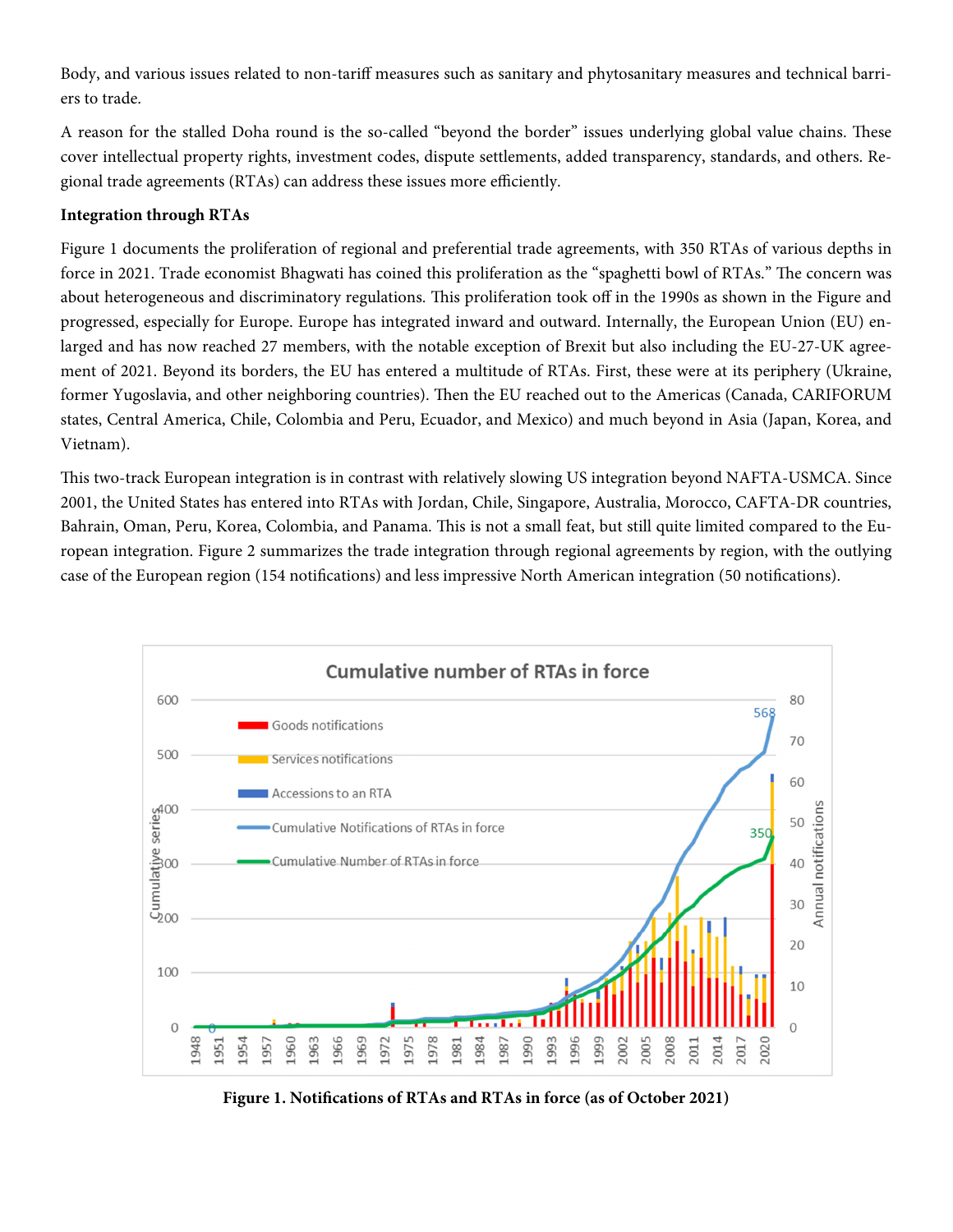

**Figure 2. RTAs in Force by regions (as of October 2021)**

Table 2 shows that 261 RTAs were signed in the last two decades. 90% of these were free trade agreements (FTAs). FTAs are agreements in which trade barriers have been eliminated (or substantially decreased) among members, and which treat non-members differently. FTAs achieve integration beyond market access by addressing nontariff measures like sanitary and phytosanitary regulations, dispute settlement, investment, safeguards, and other matters. Only 8 agreements were custom union agreements. Custom unions offer common external tariffs faced by nonmembers, and its members face similar internal regulations, food safety standards, farm policy, etc. They represent even deeper integration than FTAs. Finally, thirteen partial scope agreements, limited to trade in certain goods, were also signed among developing countries.

| Type of RTAs signed between<br>2001 and 2021 | Numbers by type<br>of RTA | <b>Bilateral</b><br>composition | Plurilateral<br>composition | One party or<br>more is an RTA |
|----------------------------------------------|---------------------------|---------------------------------|-----------------------------|--------------------------------|
| Partial scope agreements (PSA)               | 13                        | 12                              |                             |                                |
| Free trade agreements (FTA)                  | 235                       | 195                             | 40                          | 60                             |
| Custom unions $(CU)$                         | 8                         | 0                               | 13                          | $\boldsymbol{0}$               |
| New agreements not specified                 | 5                         | $\overline{4}$                  |                             | 4                              |
| 2001-2021 total                              | 261                       | 211                             | 55                          | 66                             |

**Table 2. RTAs signed since 2001 by type and composition** 

Source: The RTA database of WTO. Downloaded September 1, 2021

These recent RTAs increasingly include a larger number of countries such as the 2018 Comprehensive and Progressive Agreement for Trans-Pacific Partnership (CPTPP among 11 countries and the Regional Comprehensive Economic Partnership Agreement (RCEP) of new ASEAN members and six other WTO members. These two mega RTAs do not include the US. The Trump administration walked out of the negotiated TPP which became the CPTPP. That was a major policy blunder. The renewed USMCA RTA (NAFTA 2.0) and the US-Japan market access agreement did not compensate for the withdrawal from TPP. The current US administration does not seem in a hurry to join the CPTPP nor to remove much of the tariff-war elements of trade policy of the former Trump administration. The US trade retreat continues.

Preferential trade agreements (PTAs) with unilateral trade concessions have been signed by most African countries and other least developed economies, with the United States with AGOA (passed in 2000 and renewed in 2015) and the Euro